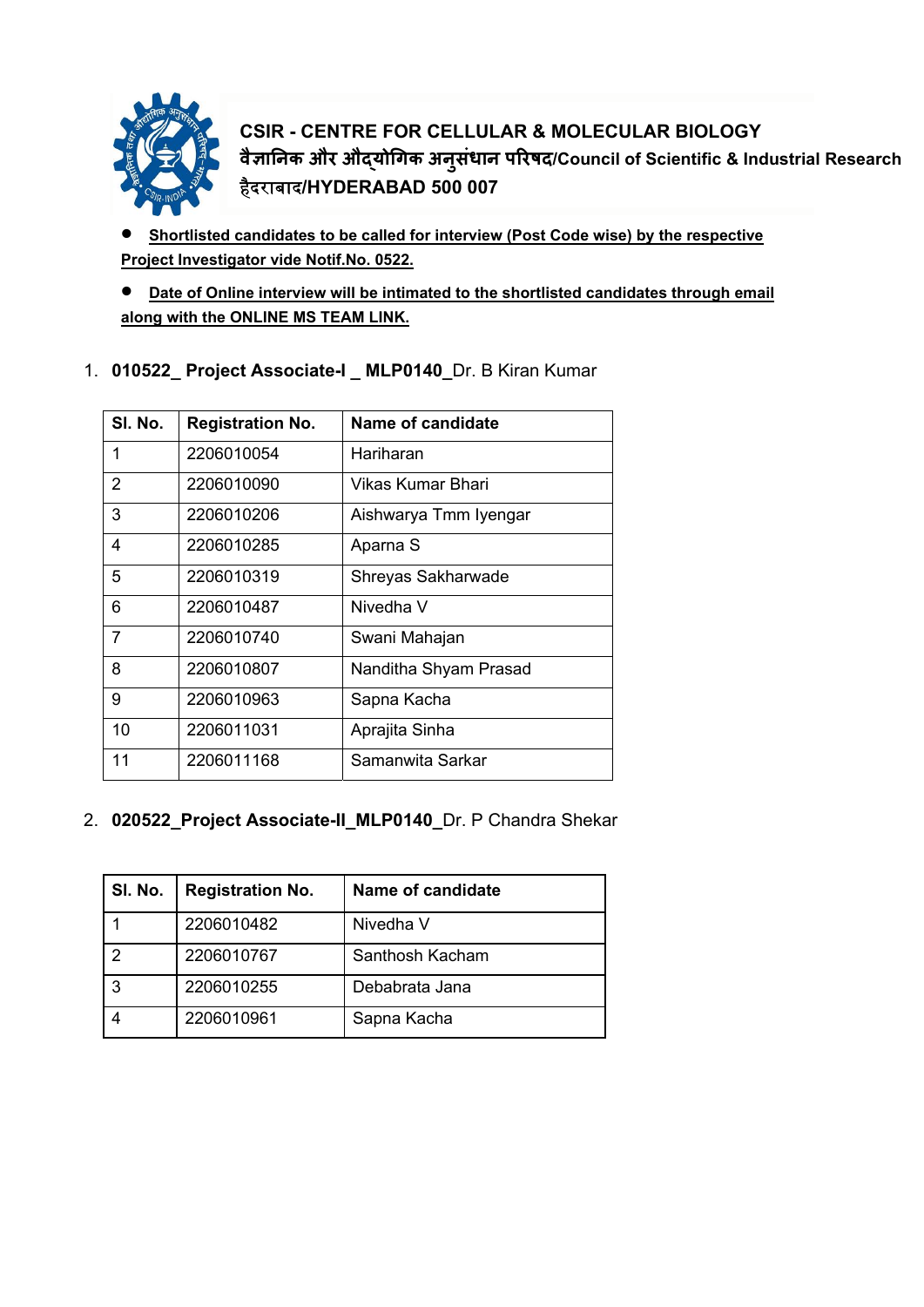|  |  |  |  | 3. 030522_Project Associate-I_ MLP0121-PhaseII_Dr. Hitendra Kumar Patel |
|--|--|--|--|-------------------------------------------------------------------------|
|--|--|--|--|-------------------------------------------------------------------------|

| SI. No. | <b>Registration No.</b> | Name of candidate |
|---------|-------------------------|-------------------|
| 1       | 2206010148              | Shreya            |
| 2       | 2206010186              | Devika Talwar     |
| 3       | 2206010216              | Christy K Anto    |
| 4       | 2206010457              | Divyangana Bathla |
| 5       | 2206010658              | Riju Kumari       |
| 6       | 2206010895              | Praveen R         |
| 7       | 2206011090              | Fathima Safa K    |

# 4. **040522\_Project Associate-I\_ GAP477\_**Dr. Regalla Kumaraswamy

| SI. No.        | <b>Registration No.</b> | Name of candidate          |
|----------------|-------------------------|----------------------------|
|                | 2206010031              | <b>Nehal Goyal</b>         |
| $\overline{2}$ | 2206010048              | <b>Mahwish Fatma</b>       |
| 3              | 2206010200              | Shreyas Sakharwade         |
|                | 2206010341              | Manasa Vasudev Ponnuchetty |
| 5              | 2206010366              | Neha Singh                 |
| 6              | 2206010535              | Yogesh Bhandari            |

5. **050522\_Project Assistant \_TSP05\_**Dr. A S Sreedhar

|            | SI. No.   Registration No.   Name of candidate |
|------------|------------------------------------------------|
| 2206010582 | V Anitha                                       |
| 2206010258 | Shankar Lavudia                                |

6. **060522\_Senior Project Associate\_GAP0578\_**Dr. Meghna Krishnadas

| SI. No. | <b>Registration No.</b> | Name of candidate |
|---------|-------------------------|-------------------|
|         | 2206010050              | Ajith Asokan      |
|         | 2206010057              | Rajendra Joshi    |
|         | 2206010986              | Mustaqueem Ahmad  |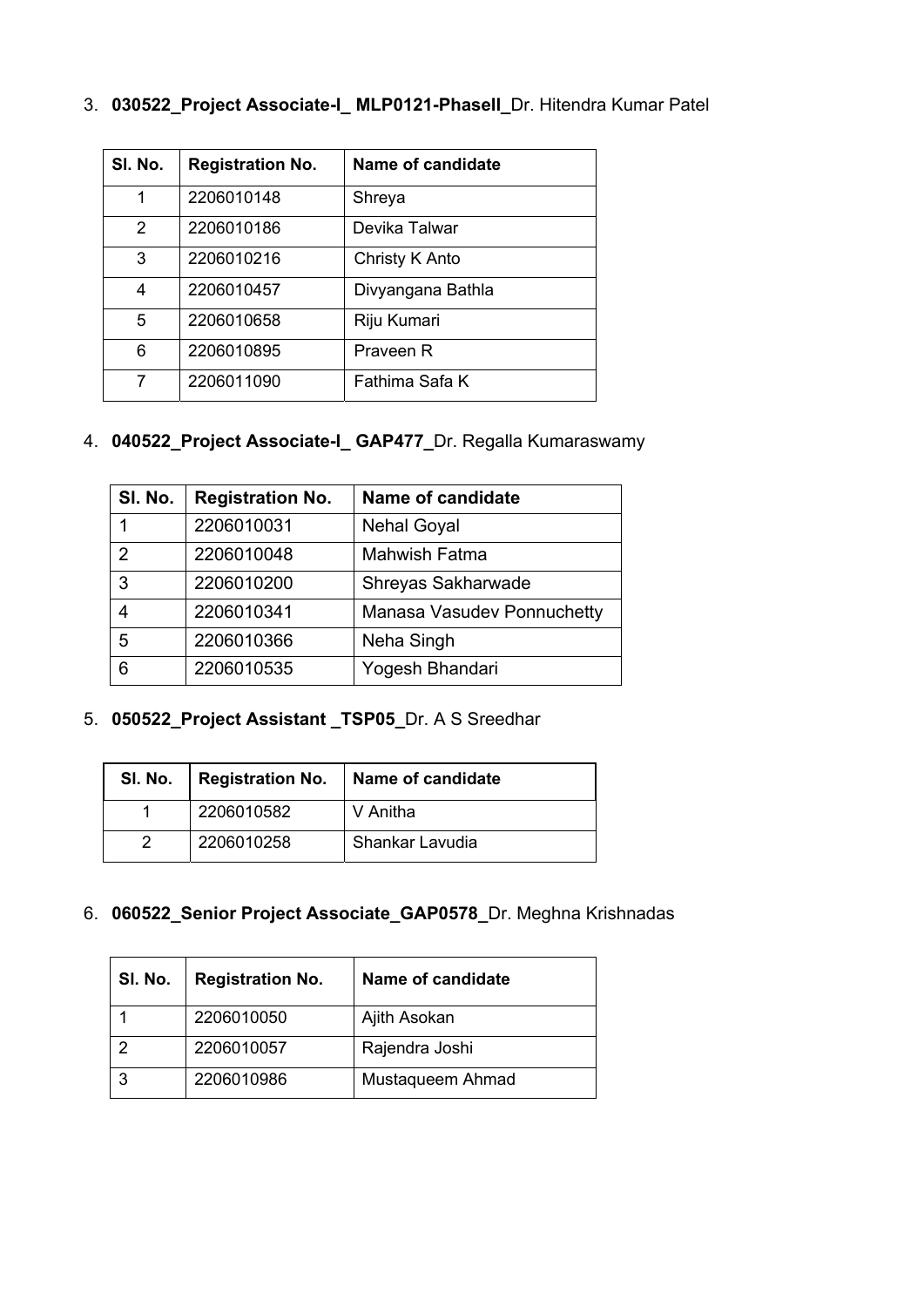| SI. No.       | <b>Registration No.</b> | Name of candidate |
|---------------|-------------------------|-------------------|
|               | 2206010027              | Bandaru Peddiraju |
| $\mathcal{P}$ | 2206010004              | Sushant           |
| 3             | 2206010062              | Thomas Jose       |
|               | 2206010127              | <b>Athira KD</b>  |
| 5             | 2206010128              | Tejaswini Devi    |

7. **070522\_Project Associate-I\_GAP0578\_**Dr. Meghna Krishnadas

#### 8. **080522\_Project Associate-I\_MLP2105\_**Dr. Santosh Kumar

| SI. No.           | <b>Registration No.</b> | <b>Name of the Candidate</b> |
|-------------------|-------------------------|------------------------------|
| 1                 | 2206010726              | Mohd Ashkeen Shekh           |
| 2                 | 2206010651              | Pallavi Saxena               |
| 3                 | 2206010874              | Niladri Koner                |
| 4                 | 2206011201              | Megha Menon                  |
| 5                 | 2206011202              | Samanwita Sarkar             |
| 6                 | 2206011254              | Neha Singh                   |
| 7                 | 2206010052              | Korra Bhanu Teja             |
| 8                 | 2206010169              | Gaurav Madhukar Patekar      |
| 9                 | 2206010235              | Agsa Ellahie                 |
| 10                | 2206010655              | Adusumalli Lakshmi Prasnna   |
| 11                | 2206010684              | Pritha Saha                  |
| $12 \overline{ }$ | 2206010688              | Shahnaz Ahmad Lone           |
| 13                | 2206010828              | Priyanka Kumari              |

9.**090522\_Project Associate-I\_GAP0583\_**Dr. Ishwariya Venkatesh **NONE FOUND SUITABLE**

### 10.**100522\_Project Associate-I\_GAP0555\_**Dr. Krishnan H Harshan

| SI. No | <b>Registration No</b> | Name of the candidate |
|--------|------------------------|-----------------------|
|        | 2206010111             | Aswathi Chandran K V  |
| 2      | 2206010146             | Korra Bhanu Teja      |
| 3      | 2206010756             | Viswagithe SL         |
|        | 2206010830             | Sanjana Bhattacharya  |
| 5      | 2206011159             | Poushalee Dey         |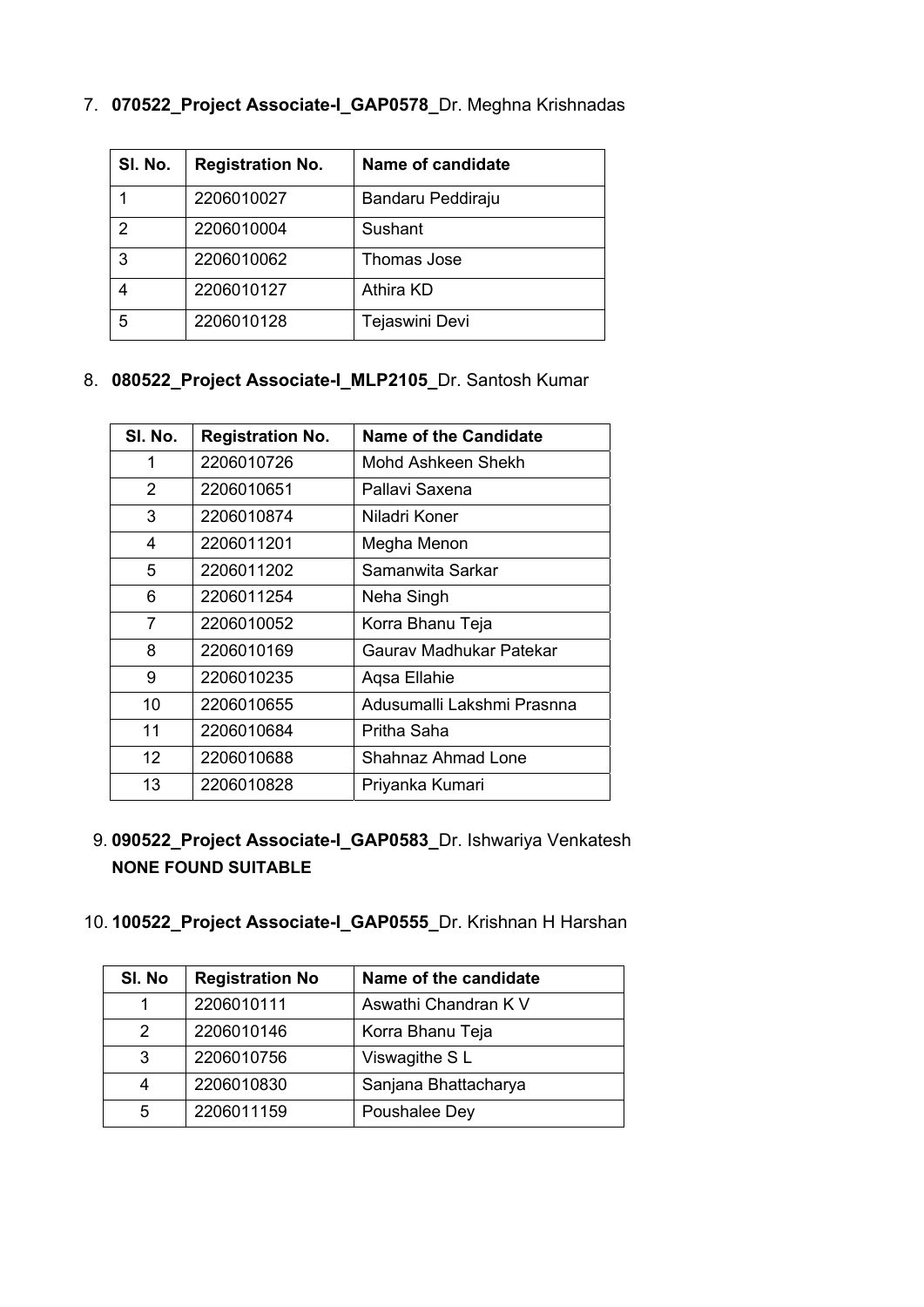| SI. No         | <b>Registration No</b> | Name of the candidate   |
|----------------|------------------------|-------------------------|
| 1              | 2206010180             | Mokalla Vijayreddy      |
| $\overline{2}$ | 2206010293             | Mohammed Isfahur Rahman |
| 3              | 2206010398             | Gandhar Pusalkar        |
| 4              | 2206010446             | Priyanka B              |
| 5              | 2206010486             | P Khyathi Ratna         |
| 6              | 2206010628             | Samikshya Mahapatra     |
| 7              | 2206010708             | Parekh Yash Rajendra    |
| 8              | 2206010717             | Poshala Preethi         |
| 9              | 2206011239             | Partha Protim Karmkar   |

# 11.**110522\_Project Associate-I\_GAP0584\_**Dr. B Kiran Kumar

# 12.**120522\_Project Assistant\_HCP-23\_**Dr. Giriraj Ratan Chandak

| SI. No. | <b>Registration No.</b> | <b>Name Of Candidate</b> |
|---------|-------------------------|--------------------------|
|         | 2206010010              | Thota Kiran              |
| 2       | 2206010141              | Manish Kumar             |
| 3       | 2206010715              | Roopa Tipparapu          |
| 4       | 2206010847              | Suhasini                 |
| 5       | 2206011183              | Rajita                   |

### 13.**130522\_Project Associate-I\_HCP-23\_**Dr. Giriraj Ratan Chandak

| SI. No         | <b>Registration No</b> | Name of the candidate     |
|----------------|------------------------|---------------------------|
| 1              | 2206010132             | Deepali Parag Salve       |
| $\overline{2}$ | 2206010149             | Shreya                    |
| 3              | 2206010173             | Korra Bhanu Teja          |
| 4              | 2206010350             | Rajni Chandak             |
| 5              | 2206010372             | Sushrita Thakur           |
| 6              | 2206010389             | Shital                    |
| 7              | 2206010447             | D. Archana                |
| 8              | 2206010489             | Maitreyee Chattopadhyay   |
| 9              | 2206010647             | Meera R Nair              |
| 10             | 2206010720             | Poshala Preethi           |
| 11             | 2206010785             | Sree Vandana Yerramsetty  |
| 12             | 2206010985             | Garima Tenguriya          |
| 13             | 2206011043             | Aparna RK                 |
| 14             | 2206011087             | Anindita Roy              |
| 15             | 2206011141             | <b>Utkarsh Nikhade</b>    |
| 16             | 2206011149             | <b>Ateeb Shafi Rather</b> |
| 17             | 2206011160             | <b>Nupoor Patil</b>       |
| 18             | 2206011240             | Neha Singh                |
| 19             | 2206011260             | Rolbi Merlin              |